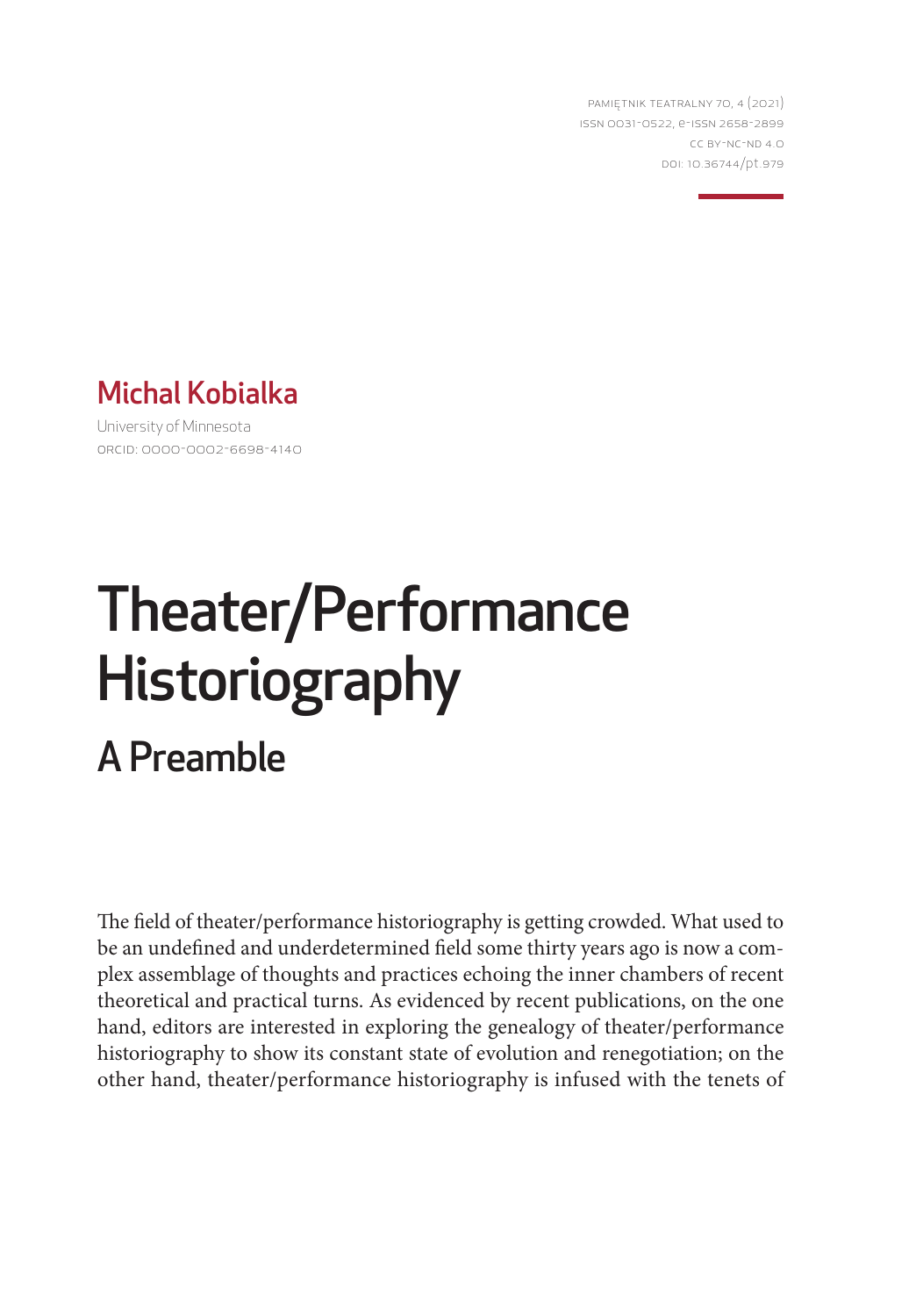critical media theory/history.**1**The ineluctable consequence of such formations are the diverse ways of explaining how the past is seen and deployed whenever it surfaces in theater and performance.

This issue of *Pamiętnik Teatralny* gestures towards current work devoted to theater/performance historiography published in the Anglo-American academe. Reflecting on insights about the complex nature and the mediality of historical knowledge, we would like to offer a collection of essays which, in their singularity, draw attention to internal contradictions prompted by tensions between 1) real abstractions of time, space, and matter, which are used to frame academic practices, and 2) events and objects, which are determined historically not only by past and present imaginations, but also by how time, space, and matter function within the field of theater/performance historiography.**<sup>2</sup>** We ask: How are we to think about the ways of housing the past (the archive, the event, the object) and the experience of the past (time, space, matter)? How are we to think about historiography in ways that are not only not dualistic (e.g., self and other, mainstream and margin), but that facilitate seeing historical subjects as *unsettled by* (rather than *settled in*) time, as riddled with contradictions (rather than reflective of a status quo), and as constructs of meaning (rather than as regulated thought)?

Ultimately, as these questions imply and the essays contend, if every historiographic gesture is a process of assembling and activating what the past and present historical, ideological, or academic status quo controls, this dialectics explicates the dynamics and the contradictions between multiple temporalities and spatialities housed in one and the same object or event.

To substantiate this point, and as an introduction to the essays in this volume, let me offer the following preamble.

In "Time and History: Critique of the Instant and the Continuum," Giorgio Agamben notes that:

Every conception of history is invariably accompanied by a certain experience of time which is implicit in it, conditions it, and thereby has to be elucidated. . . . The original

<sup>1</sup> See Claire Cochrane and Jo Robinson, eds., *The Methuen Drama Handbook of Theatre History and Historiography*  (London: Bloomsbury Publishing, 2020), [https://doi.org/10.5040/9781350034327](http://dx.doi.org/10.5040/9781350034327); Tracy C. Davis and Peter W. Marx, eds., *The Routledge Companion to Theater and Performance Historiography* (New York: Routledge, 2021), [https://doi.](https://doi.org/10.4324/9781351271721) [org/10.4324/9781351271721](https://doi.org/10.4324/9781351271721).

<sup>&</sup>lt;sup>2</sup> Beyond and above Karl Marx's break with an empiricist or neopositivist usage of the terms "abstract" and "concrete", the 1857 introduction to *A Contribution to the Critique of Political Economy* establishes a clear break with a humanist, or anthropological concept of abstraction defined as a fantasy or a diversion regarding all political (the State) or religious (God) representations. In its stead, it introduces the notion of "real abstraction"—an irreconcilable contradiction—viewed as a material force operating in the world and both shaping the relations of production as well as historically determining the mode of production, including academic thought, which is recognized as a social, historical, and transindividual phenomenon. See Karl Marx, *A Contribution to the Critique of Political Economy*, trans. S. W. Ryazanskaya (New York: International Publishers, 1970), 206; and Alfred Sohn-Rethel, *Intellectual and Manual Labour: A Critique of Epistemology*, trans. Martin Sohn-Rethel (London: Macmillan, 1978).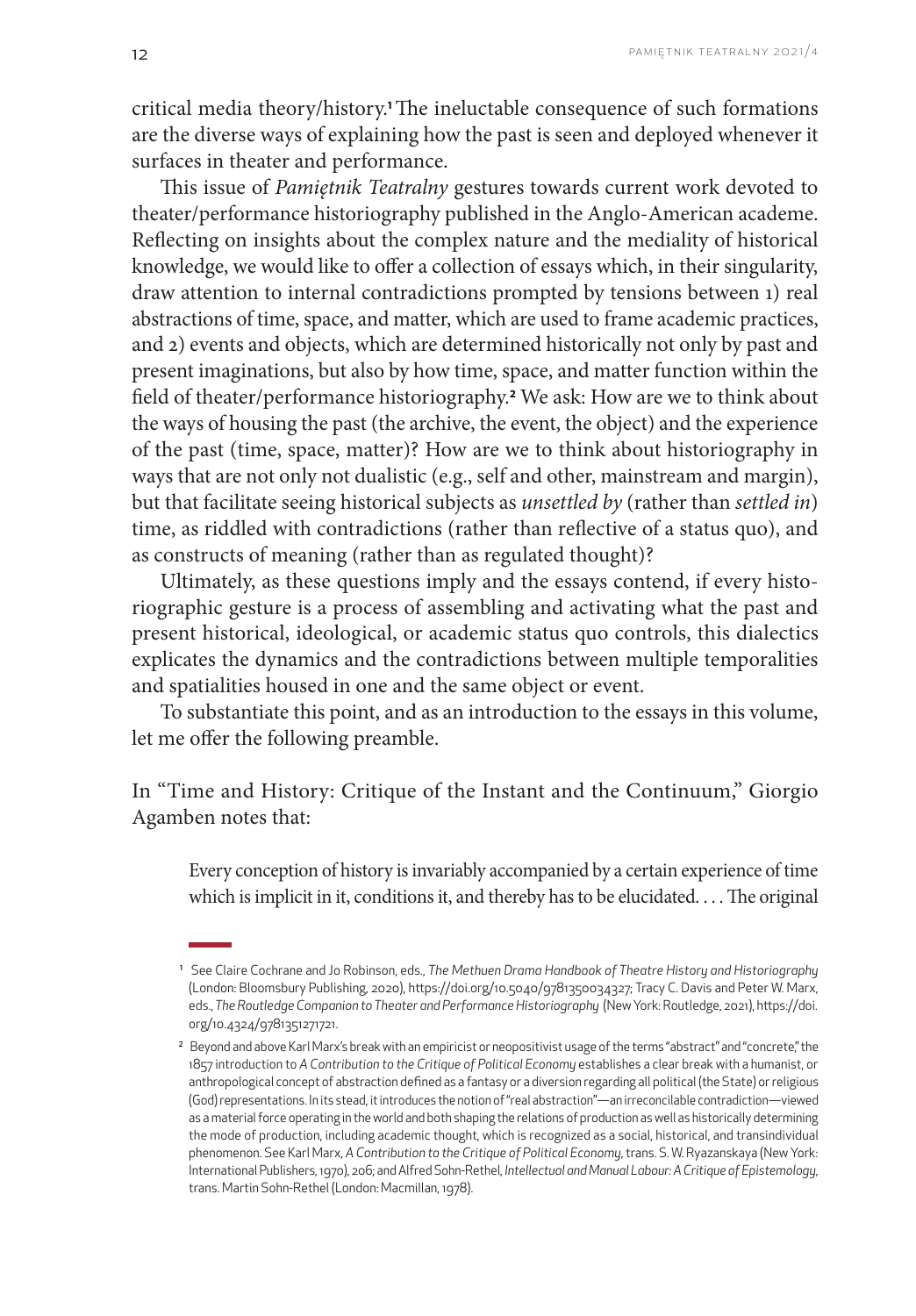task of a genuine revolution, therefore, is never merely to "change the world," but also—and above all—to "change time." Modern political thought has concentrated its attention on history, and has not elaborated a corresponding concept of time. Even historical materialism has until now neglected to elaborate a concept of time that compares with its concept of history.**<sup>3</sup>**

Agamben's argument thus posits that it is necessary to detail how time has been defined as well as interiorized by different cultures at different times. He avers that the Greco-Roman concept of time is basically circular and continuous, dominated by the intelligibility that what is authentic in a human being is eternal and immutable. Thus, the Greeks regarded linear movement as inferior to reality, understood as permanent and perpetual. Circular movement, however, guarantees the unchanged preservation of things through repetition and continual return. For both Plato and Aristotle, time is circular and has no direction.**4** The antithesis to Greek time is the Christian experience and conceptualization of time as a straight line. This time has a direction and a purpose: it develops irreversibly from the Creation to the Last Judgement, with a central point of reference, the incarnation of Christ, which shapes it development as a progression from the initial fall to redemption, with the help of the *ecclesia universalis*. Christianity "separates time from the natural movement of the stars to make it an essentially human, interior phenomenon,"**<sup>5</sup>** thus laying the foundations for an experience of historicity. The modern concept of time, notes Agamben, is a secularization of rectilinear, irreversible Christian time over the circular motion of Greek time. As Nietzsche notes, this secularization of time promotes the idea of "process" and "infinite progress." "Under the influence of the natural sciences, 'development' and 'progress,' which merely translate the idea of a chronologically oriented process, become the guiding categories of historical knowledge."**6** Agamben contrasts the Nietzschean trajectory of the understanding of the Western concept of time with Hegel's and Marx's treatment of time and history. Hegel's conception of time, addressing the conjunction of spatial representations and temporal experience, is developed as a negation and dialectical domination of space. The nullification of the experience of space by time is the foundation of the metaphysical model in which thinking is essentially the negation of that which is immediately before us. The evolution of history is consequently produced in time—thus, it can never be grasped in an instant, but is a total social process. For Marx, history is not something that expresses the being-in-time of the human, but is defined by

<sup>3</sup> Giorgio Agamben, *Infancy and History: The Destruction of Experience*, trans. Liz Heron (London: Verso, 1993), 91.

<sup>4</sup> Agamben, *Infancy and History*, 92.

<sup>5</sup> Agamben, 95.

<sup>6</sup> Agamben, 97.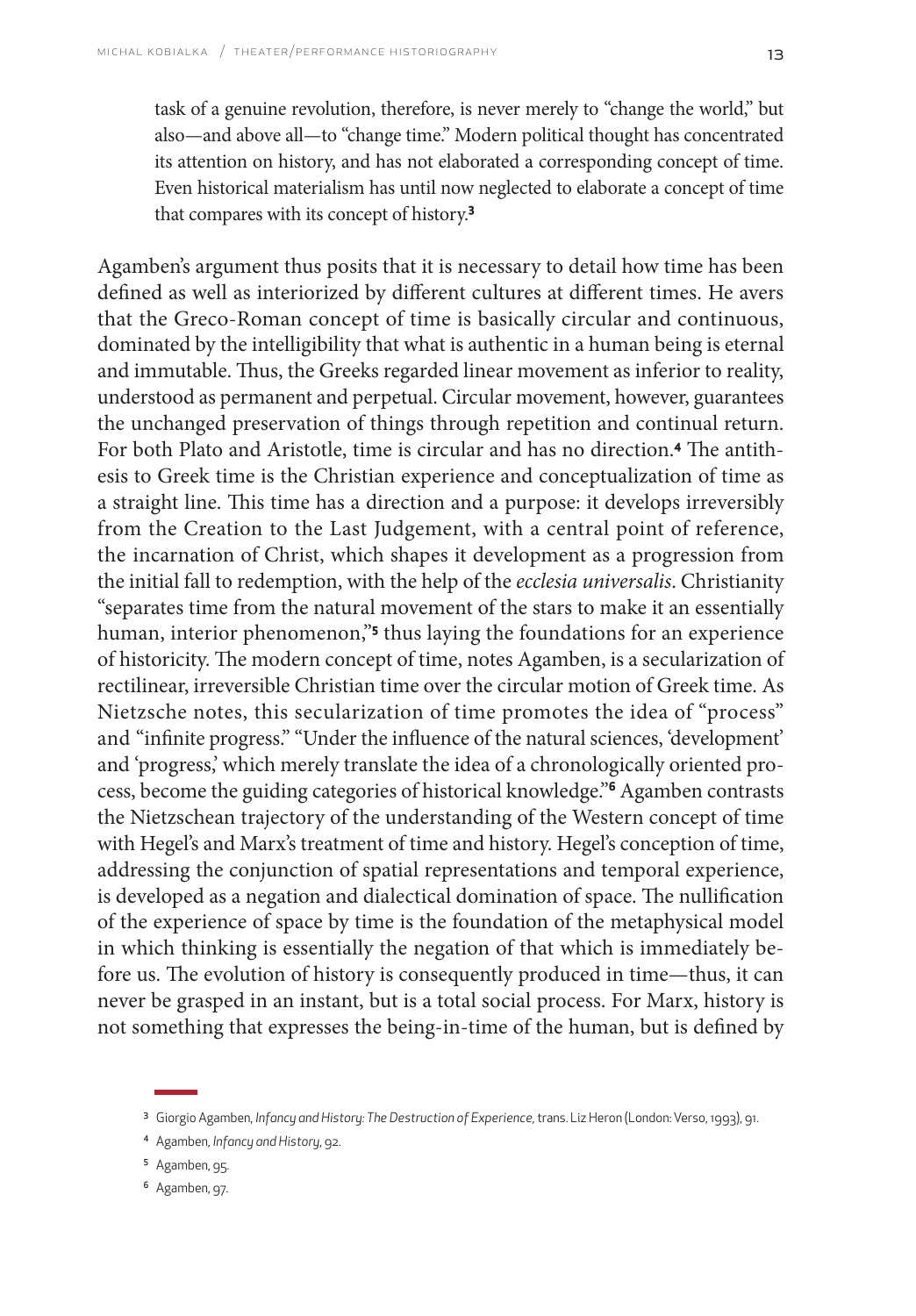praxis—concrete activity as essence and origin. Praxis, in which human beings posit themselves as essence and origin, is the first historical act, or the founding act of history. In other words, this is human beings' original dimension of belonging to themselves as a species-being (*Gattungswesen*), from which alienation has temporarily removed them. Thus, history is not something into which a human being falls, as in Hegel, but it is determined by praxis, in which the human essence and human beings' belonging to the founding act of history elucidate a conflict with the existing modes of production.

At the end of the essay, Agamben suggests that it is no longer possible to adhere to the fundamental character of the Greek experience of time, which, through Aristotle's *Physics*, has for two millennia determined the Western representation of time as being a precise, infinite, quantified continuum, just as how it is no longer possible to conceive of historical events as spatio-temporal determinations in Newtonian absolute time and space. Agamben offers alternative concepts of time developed by Gnosticism and the Stoics. Its model is *cairos*, the abrupt and sudden conjunction where a decision to grasp an opportunity and life is fulfilled in the moment.

For history is not, as the dominant ideology would have it, man's servitude to continuous linear time, but man's liberation from it: the time of history and the *cairos* in which man, by his initiative, grasps favorable opportunity and chooses his own freedom in the moment.**<sup>7</sup>**

Whether or not one agrees with Agamben's brief history of time, his opening gambit and the essay itself are a powerful reminder that, today, time and space or historical events can no longer be viewed in terms of absolute time and absolute space (or real abstractions as Karl Marx would have it) but should be considered as "modes of thinking and not the conditions by which to live."**8** How should today's theater/performance historiography be written in order to register not only that the central category of absolute time denies the reality of any contradiction of the past and the present framing of an event, but also that it can only bring forth an event saturated with experience controlled by the abstract and metaphysical concept of time?

The 2006 and 2012 issues of *History and Theory* take up this problem of time in historical theory. Two trends are highlighted: the awareness of multiple temporalities in one object (by Reinhart Koselleck) and a consideration of "presence" (by Eelco Runia). Koselleck sees early modernity as marking a shift from one experience of time and history to another, from history as a homogeneous, unchanging space

<sup>7</sup> Agamben, 104.

<sup>8</sup> Aylesa Forsee, *Albert Einstein: Theoretical Physicist* (New York: Macmillan, 1963), 81.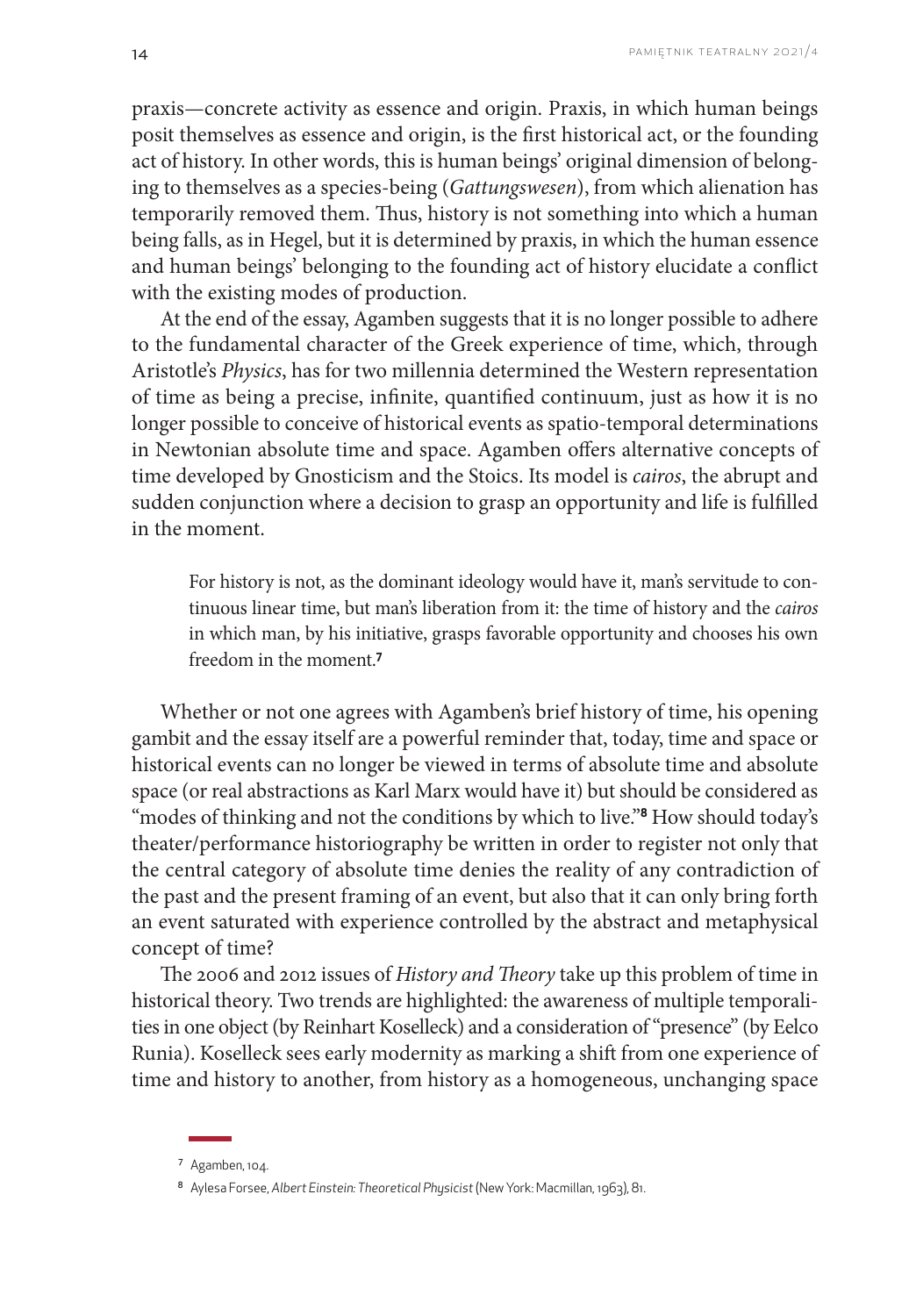to history as an indefinite and unstoppable movement to which every historical object, every action, and every intention is subjected. "What is taking place," he writes, "is a temporalization of history, leading to the special kind of acceleration that characterizes our modern world."**9**A visual metaphor which accompanies this theoretical investigation of history is Koselleck's close reading of Albrecht Altdorfer's 1529 painting *The Battle of Alexander at Issus*. Koselleck draws attention to three modes of temporal experience: the irreversibility of events, the repeatability of events, and what he terms "the simultaneity of the nonsimultaneous,"**<sup>10</sup>** suggesting through these three modes of time that historical events in the same space may have the same natural chronology despite totally different temporal organizations. Koselleck's theory of multiple temporalities, organized in the form of temporal layers that have different origins and durations, and move at different speeds, is an alternative to the notion of time as empty, linear, and homogeneous.

Runia pursues "presence" by examining memorials and commemorations, which he sees as attempts to "be in touch"—either literally or figuratively—with people, things, events, and feelings that made you the person you are now. As in history, a transfer of "presence" occurs in these spaces deriving from such phenomena as the incorporation of original material (soil, wreckage, dust) or from naming. So viewed, Runia argues, it is not meaning that a space transfers, but presence. Runia's argument for "presence" is derived from his thesis that "what is pursued in the Vietnam Veterans Memorial,"**11** or in having a diamond made "from the carbon of your loved one as a memorial to their unique life,"**12** is *not* "meaning" but what, for the lack of a better word, he calls "presence."**13** Located outside of the philosophy of history, Runia's "presence"—laced in-between Roland Barthes's reality effect and Alain Badiou's passion of the Real—relates to Pierre Nora's "places of memory" project in its emphasis on the mechanics of discontinuity and the presence of absence, both of which illuminate our capacity to surprise ourselves. According to Runia, "coming to grips with discontinuity requires an adjustment many philosophers of history will hesitate to make: to focus not on the past but on the present, not on history *as what is irremediably gone*, but on history *as ongoing process*."**14** Such a proposition suggests that our present-day reality and the discipline of history—the assemblage of texts, methods, codes, habits, topics, trends, fashions, and the like—offer themselves as multiple *surfaces* that consist of different historical depths.

<sup>14</sup> Runia, 8, emphasis original.

<sup>9</sup> Reinhart Koselleck quoted in Helge Jordheim, "Against Periodization: Koselleck's Theory of Multiple Temporalities," *History and Theory* 51, no. 2 (2012): 158.

<sup>&</sup>lt;sup>10</sup> Jordheim, "Against Periodization," 162.

<sup>11</sup> Eelco Runia, "Presence," *History and Theory* 45, no. 1 (2006): 5.

<sup>12</sup> Runia, "Presence," 5.

<sup>13</sup> Runia, 5.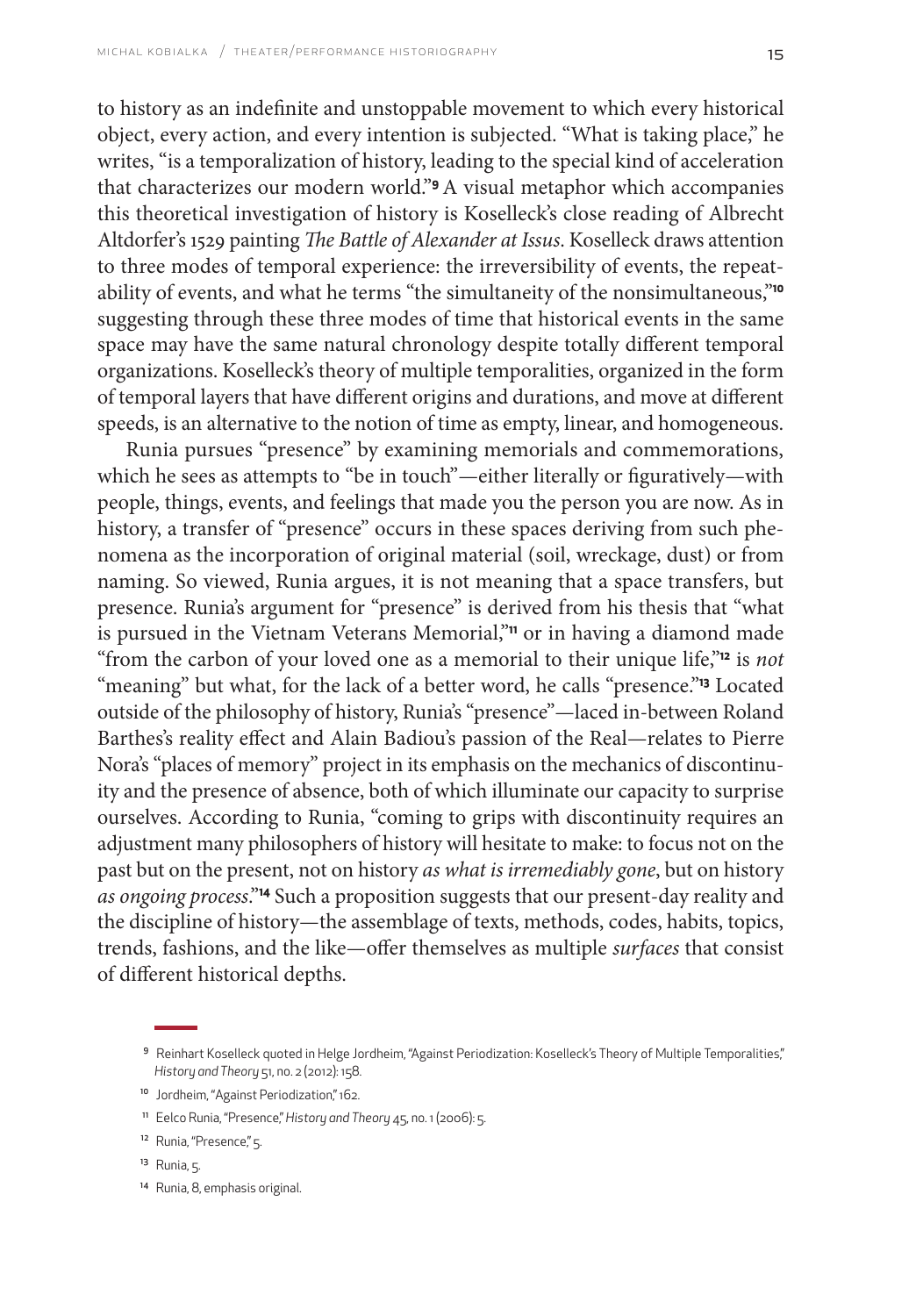If indeed such propositions are tenable, theater/performance historiography can help us understand the archive and its objects/events as *surfaces*—surfaces that have different historical depths organized in the form of multiple, nonsynchronous temporalities, which have different origins and durations, and move at different speeds to disclose the tensions between conflicting imaginations at once past and present.

To wit: consider how the essays in this collection deal with time and its:

- multiple temporalities in one object/event that has different origins and durations, and moves at different speeds;
- continuity and change;
- discordant temporalities;
- valences of time.

Following these insights, it could be suggested that every conception of history is invariably accompanied not only by a certain experience of time, which is implicit in it, conditions it, and thereby has to be elucidated, but also by a certain experience of space and matter, which are implicit in it, condition it, and thereby have to be elucidated, too.

Consider the most recent treatment of "matter" in the new materialism, which claims to be a departure from the Marxist understanding of "matter" in terms of alienation from the means of production; or from the understanding of matter in the nineteenth-century, which developed an extremely rigid framework for understanding both sciences and the arts, supported by the fundamental concepts of classical physics, space, time, and matter; or, finally, from the more textual approaches of the so-called cultural turn deemed inadequate in light of the awareness of changes in the environment, demographics, and economics in the twenty-first century.**<sup>15</sup>**

Parallel to the new materialism and flat ontology, attributing "an equal ontological dignity to each individual thing,"**16** there is a trajectory that discloses historical and material tensions, contradictions and conflicts *in* space as well as contradictions *of* space that are made visible and concrete in such diverse past works as those of Giambattista Vico, Walter Benjamin, and Henri Lefebvre, which challenge the presentism of current genealogical and critical media turns in theater/performance historiography.

The attraction of Vico for the investigation of the politics of matter in theater and performance historiography is apparent for three reasons. First, in *The New Science* (1725–1744), he rejects the Hebrew Christian view, according to which history and the basic institutions, both sacred and secular, were established by God or Christ.**<sup>17</sup>**

<sup>15</sup> Diana Coole and Samantha Frost, eds., *New Materialisms: Ontology, Agency, and Politics* (Durham, NC: Duke University, 2010), 4,<https://doi.org/10.1215/9780822392996>.

<sup>16</sup> Tristan Garcia, *Form and Object: A Treatise on Things*, trans. Mark Allan Ohm and Jon Cogburn (Edinburgh: Edinburgh University Press, 2014), 4.

<sup>17</sup> *The New Science of Giambattista Vico: Unabridged Translation of the Third Edition (1744)*, trans. Thomas Goddard Bergin and Max Harold Fisch (Ithaca: Cornell University Press, 2016), [https://doi.org/10.7591/9781501702990.](https://doi.org/10.7591/9781501702990)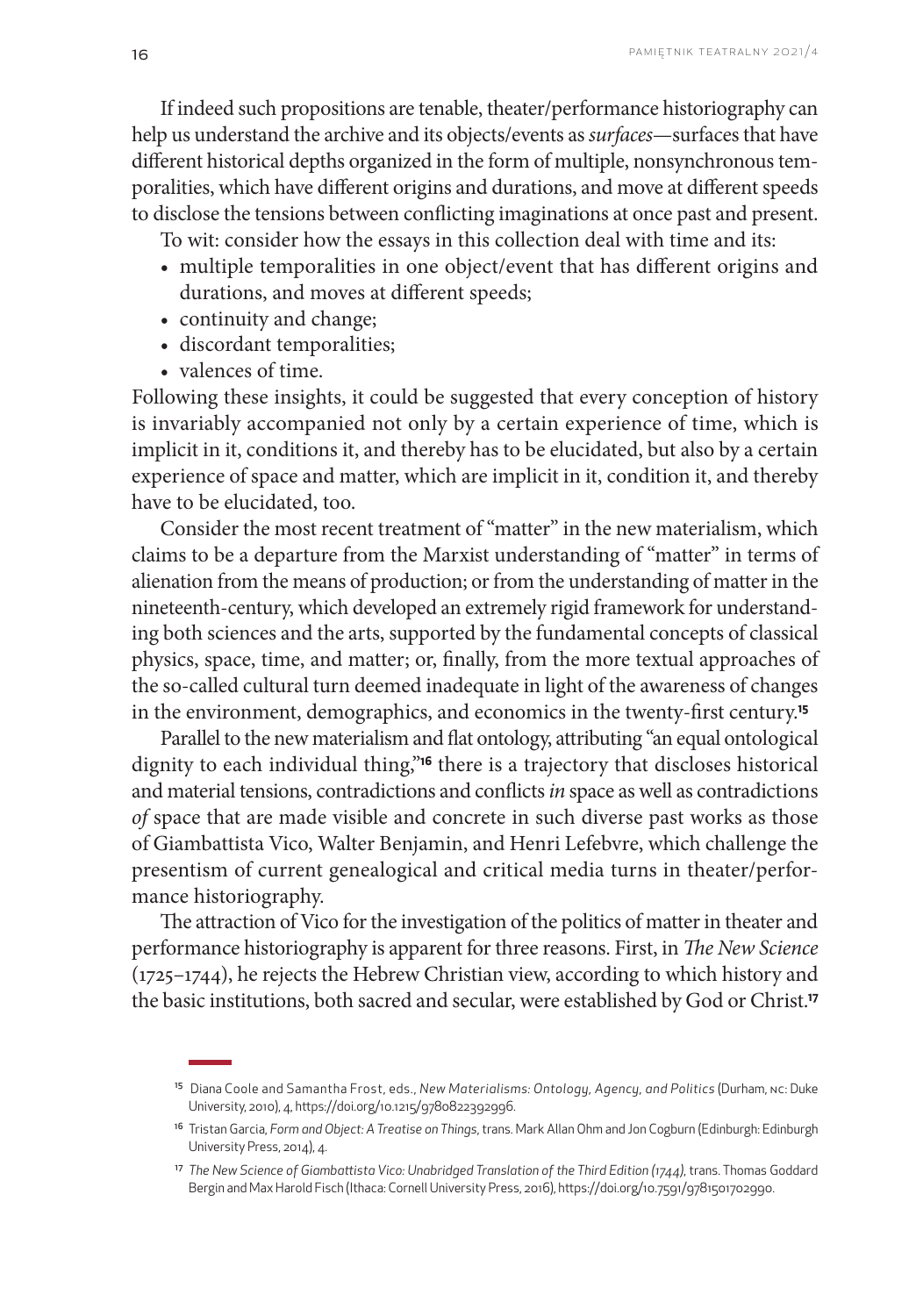By excluding the Judeo-Christian tradition and institutions from the range within which the new science claims full competence, his story of civilization puts forth an axiom of indefinitely numerous independent origins; it gives no priority to any one people, thereby refuting the principle of European centrality by way of Greece, and argues that if certain cultures were responsible for specific inventions, changes in human affairs are governed equally and separately by causes within human nature which are not simply a matter of arbitrary choice or caprice but are conditioned by the historical and social context as well as civic institutions. Vico, thus, anticipates Adam Smith, August Comte, and Marx's view that there is no human essence to be found in individuals as such, since the essence of humanity is the ensemble of social relations, or the developing system of institutions.

Extending Vico's arguments to the discussion of matter today, attention should be given to the modes of thinking and models of action that exist within theater/ performance historiography. The focus of the operation should not be on the way reality is experienced, but on the exploration of the mediality of reality by drawing attention to the inner contradictions of social and ideological organizations which present a challenge to both social networks as well as to ontologies of the present. This materialism of the encounter is a kind of spatial dialectics confronting not what matter/the object could be, but the inadequation between objects and those aspects of objects which reality/history glosses over to assign present intelligibility to them.

To be more precise, recall Walter Benjamin's 1937 essay "Eduard Fuchs: Collector and Historian" wherein Benjamin draws attention to a break in the continuum of a cultural unfolding, which he explains using a dialectical mode of historical materialism.**18** Historical materialism is an antidote to Leopold von Ranke and Hegel's history as an epic history promoting a contemplative attitude towards the object and the past. That is to say, works of art, or objects, in a historically dialectical mode, illuminating a continuous process of change, demonstrate how their reception becomes a component of the effect which a work of art, or an object, has upon us today. Benjamin refers to this condition of a continuous process of change as the state of unrest which demands that the contemplative attitude towards the object be abandoned in order for us to "become conscious of the critical constellation in which precisely this fragment of the past finds itself in precisely this moment."**19** In other words, as he states in another context, the human sense of perception is determined by physiology/nature and by historical circumstances as well.**20** The goal of historical materialism is therefore to replace the epic element

<sup>18</sup> Walter Benjamin, "Eduard Fuchs: Collector and Historian," trans. Knut Tarnowski, in *The Essential Frankfurt School Reader*, eds. Andrew Arato and Eike Gebhardt (New York: Continuum, 2002), 225–253.

<sup>19</sup> Benjamin, "Eduard Fuchs," 227.

<sup>20</sup> Walter Benjamin, *Illuminations: Essays and Reflections*, ed. Hannah Arendt, trans. Harry Zohn (New York: Schocken Books, 1988), 222.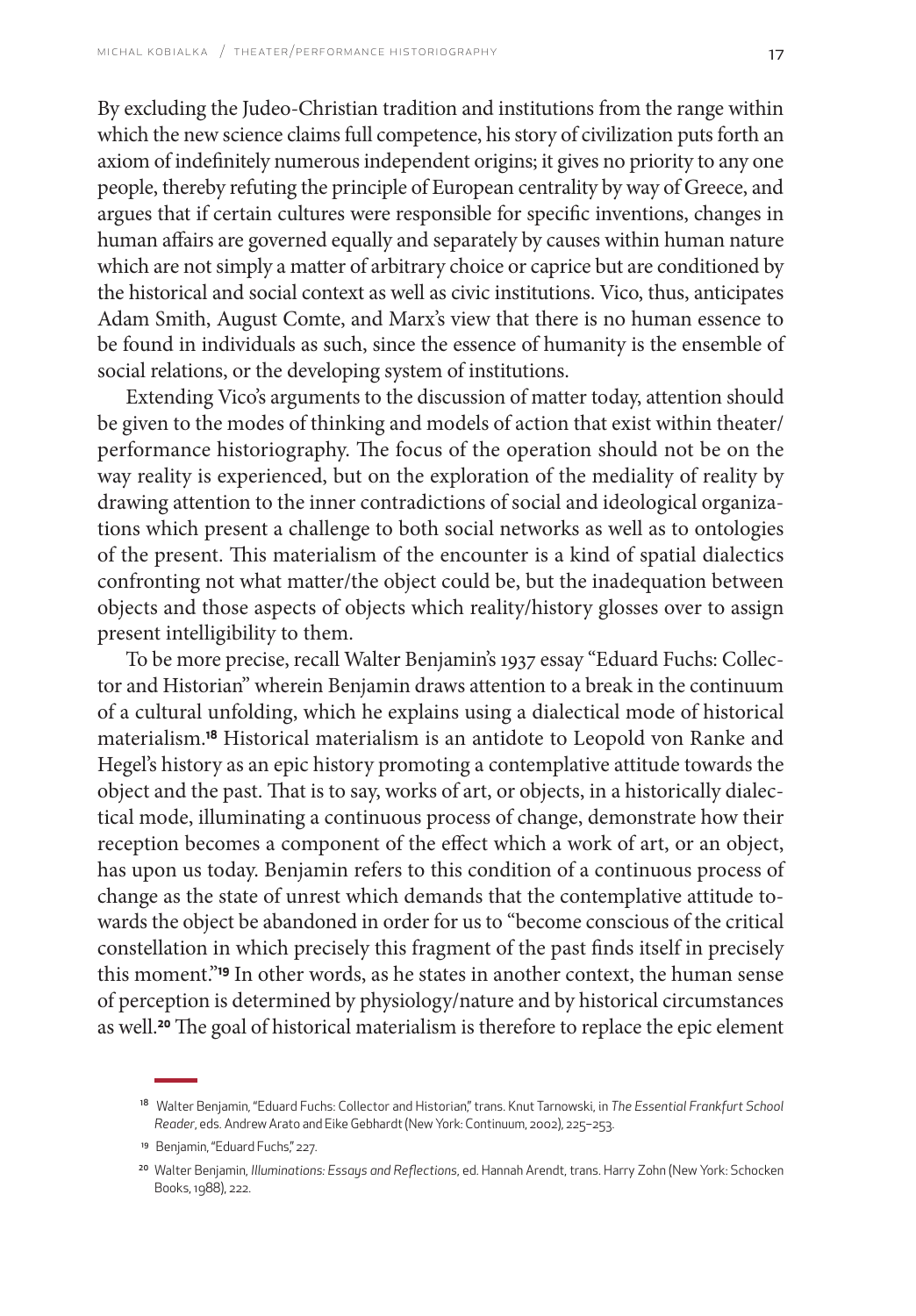with the constructive element, which will liberate the forces that remain captive in historicism's "once upon a time." Thus, it is directed "towards a consciousness of the present which explodes the continuum of history."**21**Thus, while historicism presents the eternal image *of* the past, historical materialism draws attention to a given experience *with* the past, an experience which stands unique.

For Benjamin, the historian articulates an economy which is not present in classifications of Marxist use and exchange value—that is to say, the historian articulates the material economy of objects and of mnemotechnics in the space of the now: "the world is present, and indeed ordered, in each of [the] objects."**22**What we are presented with are objects and fragments which, like the shards of a broken mirror, cut through epistemologies or phenomenologies that have inhabited the structures of thought since the Enlightenment. The historian emphasizes how these singular objects or fragments are brought to one's attention, how they are described, how they are made meaningful, how they become worthy of record or note by the past and the present, what labor formal arguments, emplotment, and ideological paradigms perform to secure their archivable place, what tensions are revealed by disclosing the situatedness of the object and the subject in the "time of the now" (*Jetztzeit*) and, finally, how these events or fragments participate in private and civic life forming cultural memories (mnemotechnics) or obscuring their visibility (necropolitics).**<sup>23</sup>**

To wit: consider how the essays in this collection deal with matter/object and its:

- site of formation, transformation, and revindication;
- its materiality and the state of unrest as opposed to the ideological claims of apparently stable objects;
- the notion that the world is contained in the object (which/whose world?);
- the inadequations between what the object is and what the (social, political, ideological, etc.) status quo wants the objects to be;
- "materialism of the encounter": "materialism" defined as human *activity*  within the "material conditions of life" (hence, to understand the content of *ideas*, one must understand the reasons for their creation, and the capacities of those who produced them, and these have to do with how people organize themselves as individuals and how they arrange the physical world around them, which itself is dependent on the geological and climatic surroundings of a person, who is never acting alone, but acts instead within a social context conditioned greatly by how they organize themselves in groups);
- a critical constellation of fragments organized in a heterarchical way;

<sup>21</sup> Benjamin, "Eduard Fuchs," 227.

<sup>22</sup> Walter Benjamin, "Convolute H: The Collector," in *The Arcade Project*, trans. Howard Eiland and Kevin McLaughlin (Cambridge, MA: Harvard University Press, 2002), 207.

<sup>23</sup> Achille Mbembe, *Necropolitics*, trans. Steven Corcoran (Durham, NC: Duke University Press, 2019), 9–41.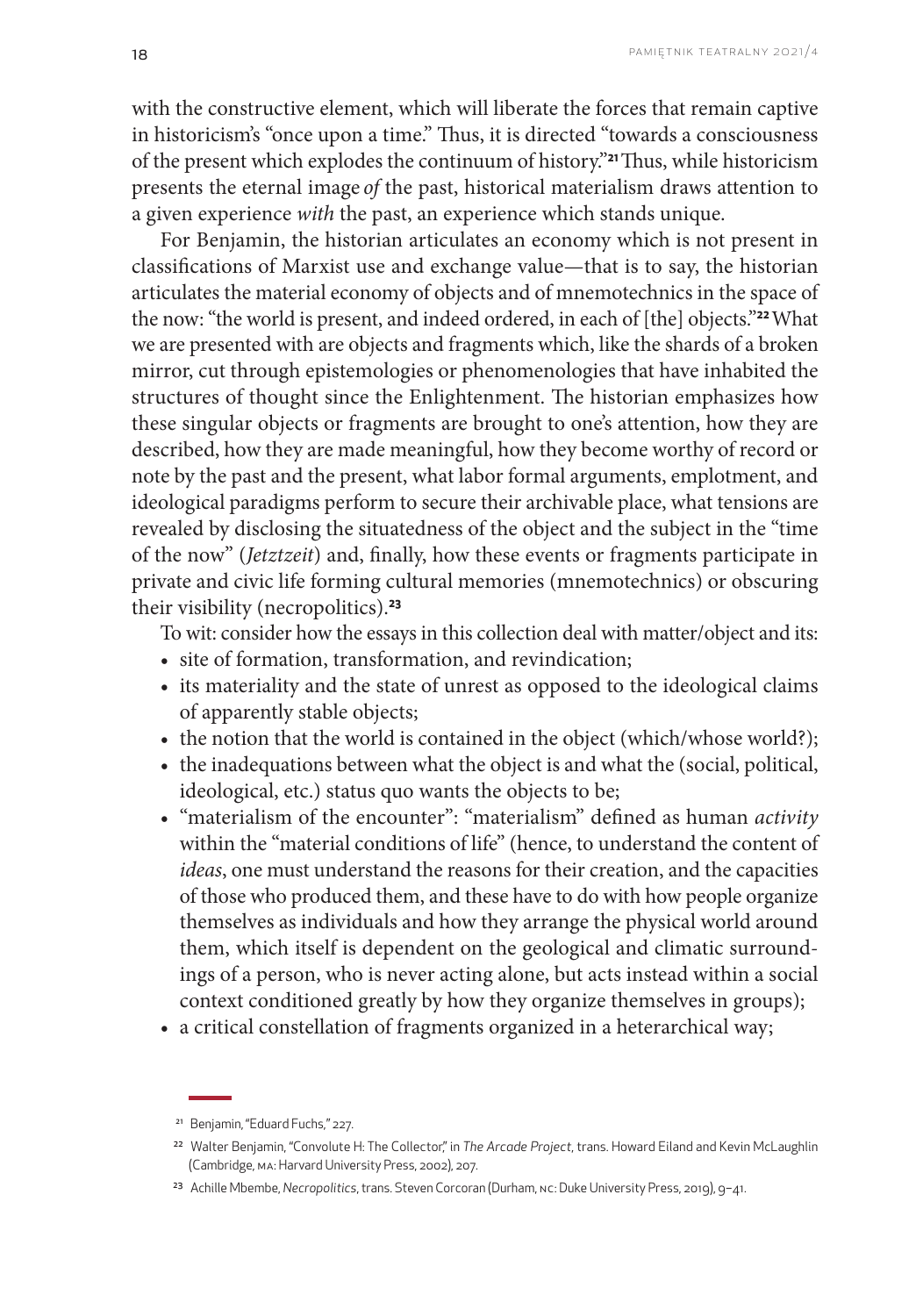• the texture of historical knowledge: mnemotechnics and necropolitics. The spatial experience of a constellation lets the object/fragment slip away from both the imperious presence of the metaphysical and the presence of the regulated Newtonian temporality, both of which structure their narratives along a historical trajectory. This spatial aspect of a constellation resonates with Henri Lefebvre's notion of spatial dialectics.

Lefebvre avers that space embraces a multitude of intersections, each with its own assigned location, as well as representations of the relations of production which occur in space—representations in the form of buildings, monuments, controlled landscapes, and art—policed and subverted by social groups identified as the forces of negation. This multitude of intersections can be explained with the help of a conceptual triad drawing attention to: *spatial practice*, which embraces production and reproduction, and the particular locations and spatial sets characteristic of each social formation; *representations of space*, which are tied to the relations of production and to the "order" which those relations impose; and *representational spaces*, embodying complex symbolism linked to the clandestine side of social life, and also to art.**<sup>24</sup>**

If indeed every society produces its own space, a socially constructed space differs from the classical/Newtonian science of space in that it represents a political use of knowledge as well as implying an ideology designed to conceal that use by defining space as absolute or abstract.**25** According to Lefebvre, the classical/ Newtonian science of space cannot really tolerate contradiction or antagonism in the nature of space. It can accept dualities or dual properties of space only if there is a possibility of resolving these dualities so that a smooth surface of space can be constructed. Space, in geometry or topology, is the location, even a set of multiple locations, of coherence or consensus. This may be the reason why from "Heraclitus to Hegel and Marx, dialectical thinking has been bound up with time: contradictions voice or express the forces and the relationships between forces that clash within a history (and within history in general)."**26** It is only when the illusion of a transparent, abstract, or absolute space is completely dispelled that it is possible to see the degree to which the classical logic of space did not allow for the elucidation of social relationships positioned in it.

<sup>24</sup> Henri Lefebvre, *The Production of Space*, trans. Donald Nicholson-Smith (Oxford: Blackwell, 1991), 33.

<sup>&</sup>lt;sup>25</sup> In theater/performance studies, there is a growing body of work which references Lefebvre's critique of space. See, for example, Joanne Tompkins, *Unsettling Space: Contestations in Contemporary Australian Theatre* (Basingstoke: Palgrave Macmillan, 2006); Michael McKinnie, *City Stages: Theatre and Urban Space in a Global City* (Toronto: University of Toronto Press, 2007); D. J. Hopkins and Kim Solga, eds., *Performance and the Global City* (Basingstoke: Palgrave Macmillan, 2013); and Joanne Tompkins, *Theatre's Heterotopias: Performance and the Cultural Politics of Space* (Basingstoke: Palgrave Macmillan, 2014).

<sup>26</sup> Lefebvre, *Production of Space*, 292.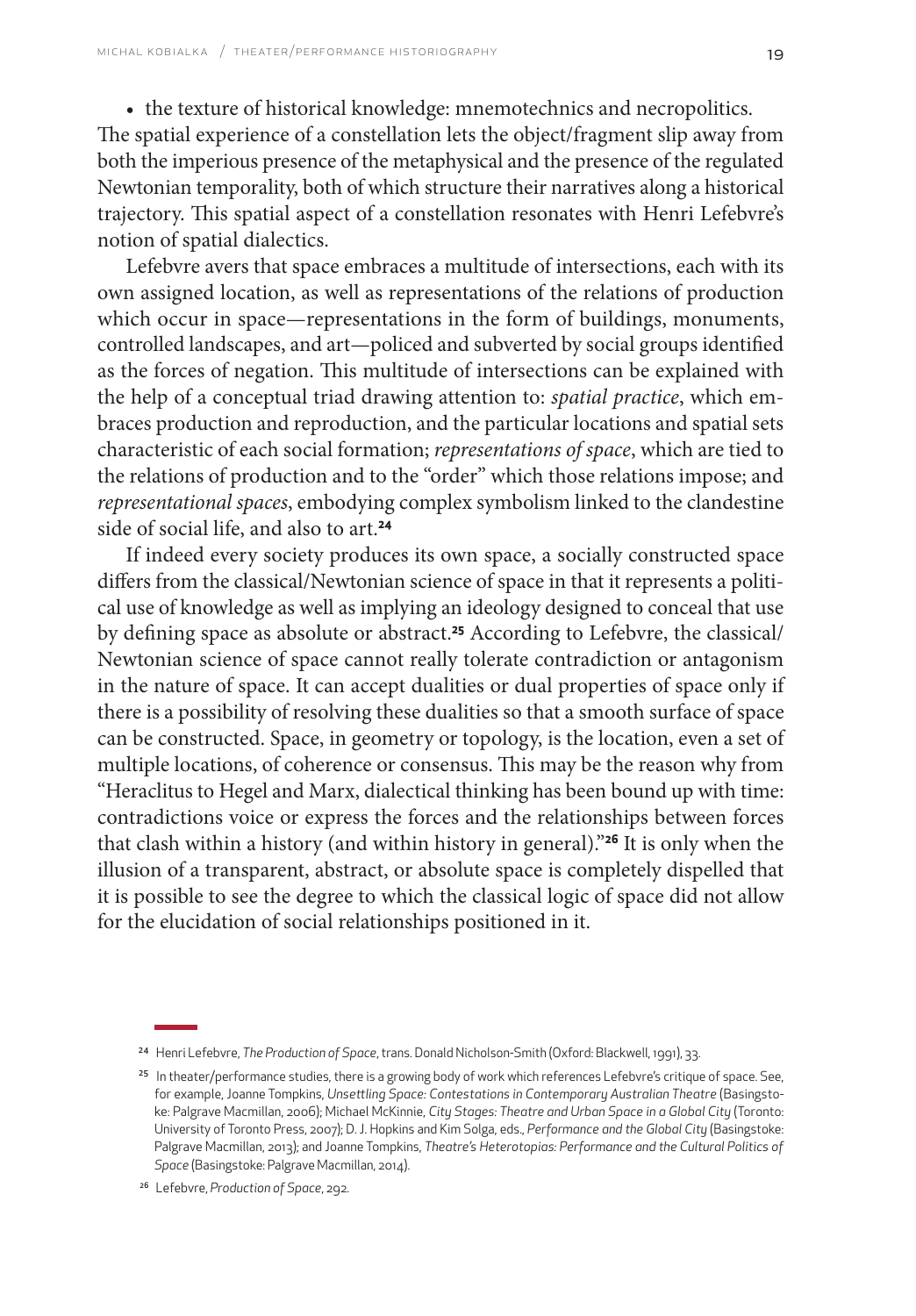If it is no longer conceived as abstract or formal, "space is what makes it possible for the economic to be integrated into the political."**27** For Lefebvre, however, not only is space integrated into capitalism, but capitalism has been producing its own space from the moment it superseded the Church and the State in the early eighteenth century. Today, the saliency of the spatial in capitalism calls for a different approach to the present global historical situation. "The appropriate method, however, is no longer that of Hegel, nor is it that of Marx, which was based on an analysis of historical time, of temporality," but we find ourselves obliged, continues Lefebvre,

to accept the idea of a dialectical centrality, . . . this is because there is a connection between space and the dialectics; in other words, there are spatial contradictions which imply and explain contradictions in historical time, though without being reducible to them.**<sup>28</sup>**

This spatial dialectics, which must not be reduced to a logical and purely formal mental space does not refer to a remote idea of Utopia in time.**29** Unlike dialectics based on an analysis of historical time and of temporality (Hegel and Marx), spatial dialectics focuses on the contradictions which imply and explain contradictions in historical time without being reducible to them. In other words, the notion of contradiction is not restricted to temporality or historicity but draws attention to contradictions and conflicts *in* space as well as to contradictions *of* space. As Lefebvre asserts:

Contradictions *of* space . . . envelop historical contradictions, presuppose them, superimpose themselves upon them, carry them to a higher level, and amplify them in the process of reproducing them. Once this displacement has been effected, the new contradictions may tend to attract all the attention, diverting interest to themselves and seeming to crowd out or even absorb the old conflicts. The impression is false, however. Only by means of a dialectical analysis can the precise relationships between contradictions *in* space and contradictions *of* space be unravelled, and a determination made as to which are becoming attenuated, which accentuated.**<sup>30</sup>**

Spatial dialectics draws attention to contradictions *in* and *of* space which disclose other social and spatial interstices, other possibilities, different in character from those in effect within the system. Spatial dialectics links mental space and social

<sup>27</sup> Lefebvre, 321.

<sup>&</sup>lt;sup>28</sup> Lefebvre, 331.

<sup>29</sup> See Fredric Jameson, *Valences of the Dialectic* (London: Verso, 2010), 612. See also Lefebvre, 292–351.

<sup>30</sup> Lefebvre, *Production of Space*, 334 , emphasis original.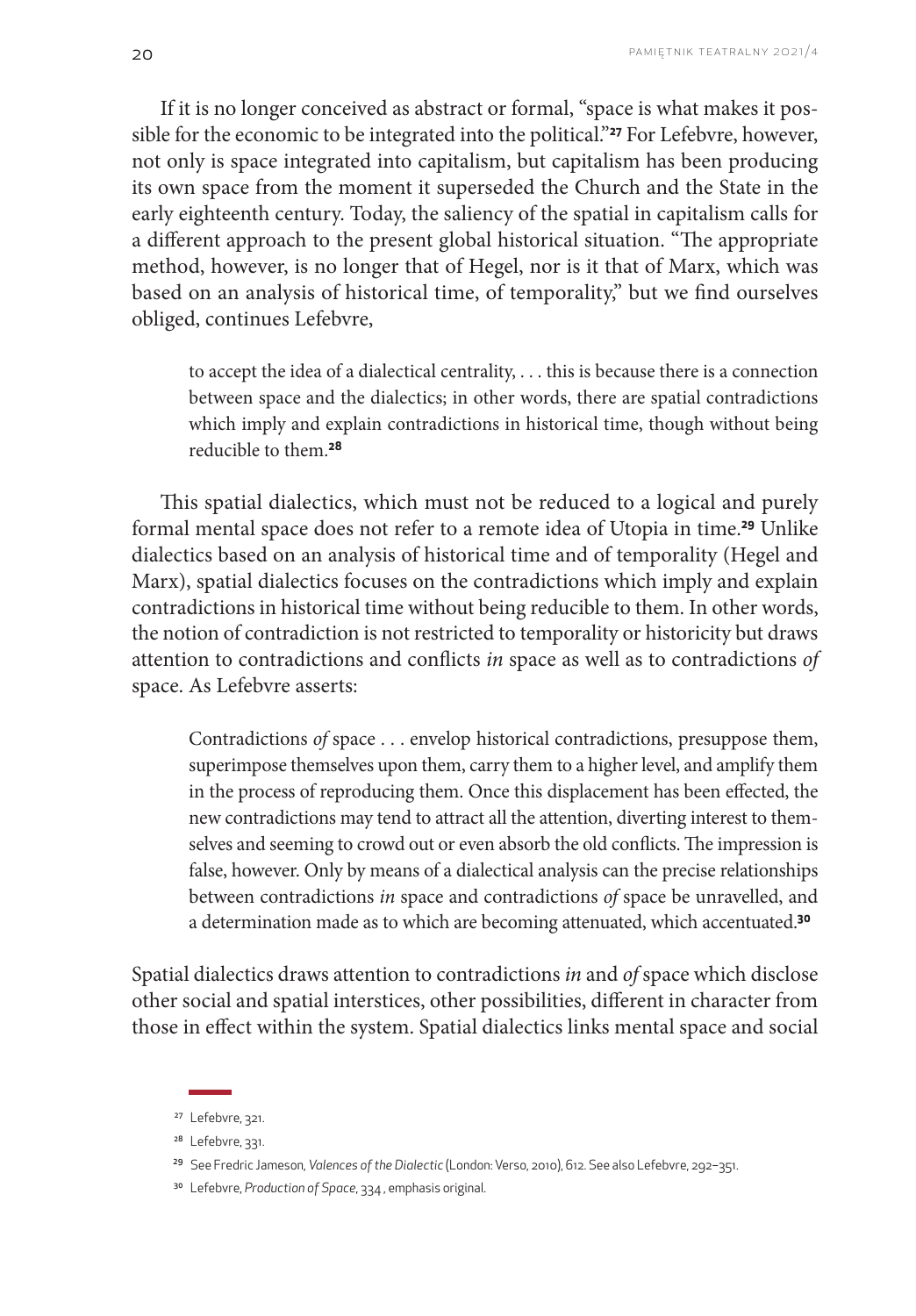space in a manner that surmounts Euclidean (geometric and optical) space, abstract space, a false consciousness of homogeneous, or fragmented space.

To wit: consider how the essays in this collection deal with space and its:

- multilayered spatialities in one object/event;
- spatial dialectics: contradictions in space and the contradictions of spaces;
- the Newtonian space of consensus versus the science of space that implies an ideology behind its production: spatial practice, representations of space, representational spaces;
- preservation, renovation, restructuring.

Following theses insights about the complex mediality of historical knowledge (about time, matter, and space, which are not abstract and absolute categories but are site and time specific; about a mode of thinking about the Other pointing towards a consciousness of the present which explodes the continuum of history; about contradictions *in* space and the contradictions *of* space—a form of spatial dialectics; and about a critical constellation revealing objects in a state of unrest), we would like to offer a collection of essays which, in their singularity, respond to the questions posed at the beginning of this essay: How are we to think about the ways of housing the past (the archive, the event, the object) and the experience of the past (time, space, matter)? How are we to think about historiography in ways that are not only not dualistic (e.g., self and other, mainstream and margin), but that facilitate seeing historical subjects as unsettled by (rather than settled in) time, as riddled with contradictions (rather than reflective of a status quo), and as constructs of meaning (rather than as regulated thought)?

These issues will be taken up by an array of scholars I have invited to contribute essays. Rosemarie Bank explores the tension between inertia and change in cultural historical studies staging "American" histories. She contends that, rather than thinking in terms of core and margin and related binaries of difference and "othering," inertia and change as historiographical strategies focus on the dynamics that affect social systems and structures, preserving some systems to conserve energy while introducing or forsaking others. Michal Kobialka addresses how the notion of history was altered by the embedding of commerce into the discursive field of eighteenth-century Britain; and how this historiographic trajectory was obscured (and, ultimately, eliminated) by the scientific or materialist notion of history that emerged in the nineteenth century and which is still dominant today. Using spatial dialectics and borderland thinking (Gloria Anzaldúa), David Melendez discusses a highly popular early twentieth century pageant drama, *The Mission Play*, to unsettle missionary practice and to reveal how missions were sites where indigenous and colonial realities were in constant conflict, as illustrated by the missionary practice of, for example, keeping time using the mission bell. Loren Kruger analyzes the politics of time by following the traces of the Commune primarily in the 2012 performance of Bertolt Brecht's *The Days of the Commune* (1949) on New York sites claimed by the Occupy Movement in 2011. She reminds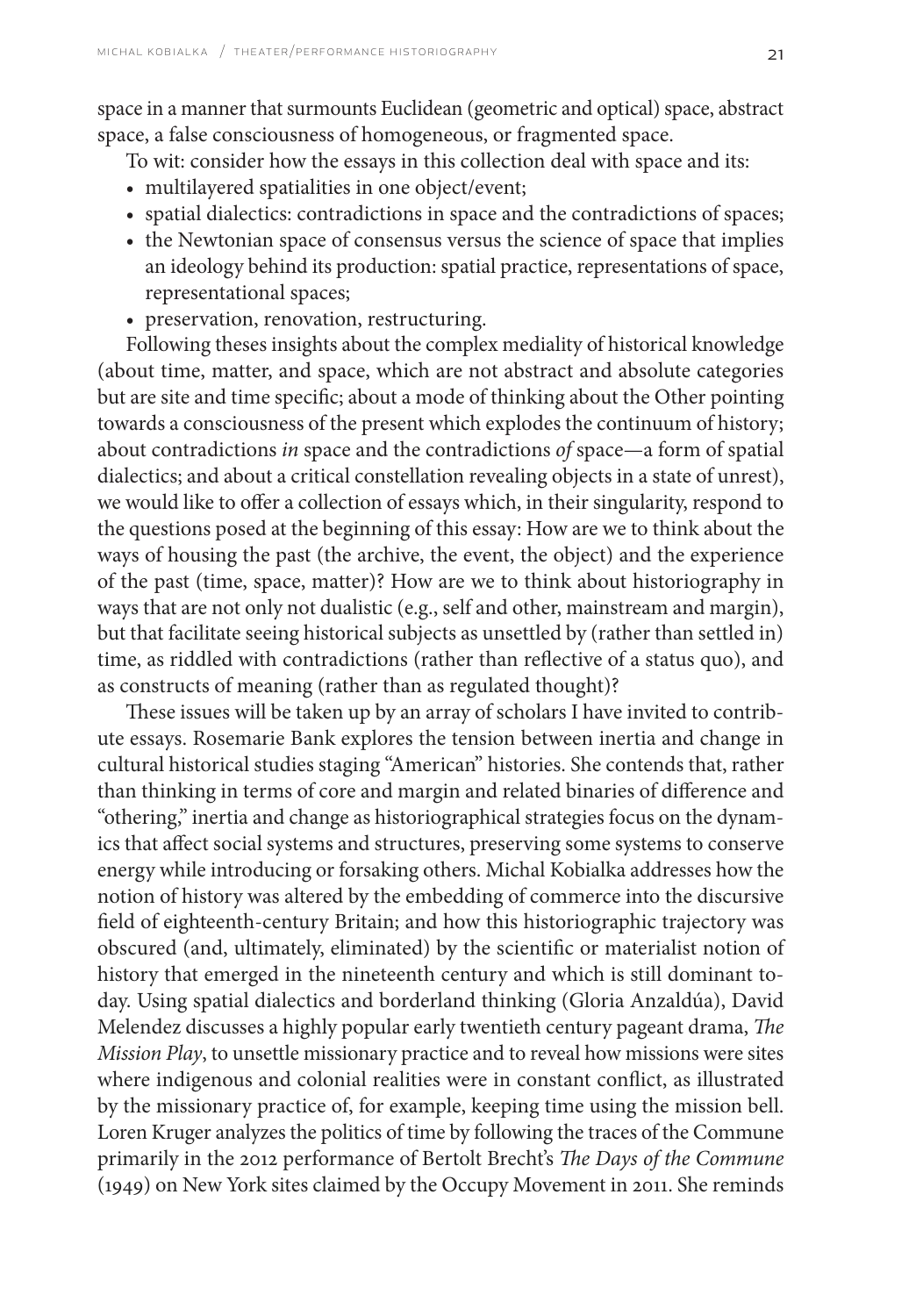us about the argument of Brecht's contemporary, Ernst Bloch, for cultural action grounded in an understanding of historical disappointment to anticipate setbacks while maintaining hope for future revolution. Scott Magelssen argues that the staged encounters between museum visitors and dioramic displays of dinosaur fossils in natural history and science museum spaces have been designed to capitalize on and performatively reify white anxiety about the exotic other and have served as surrogates for white fears and racist ideologies, which have permeated the formations of modernity and inform today's modes of inquiry. William Daddario presents Jay Wright's play *Lemma* as a historiographic challenge and also as a piece of idiorrhythmic American theater steeped in many traditions typically kept distinct by academic discourse, such as West African cosmology, Enlightenment philosophy, jazz music theory, Ancient Greek theater, neo-Baroque modifications of Christian theology, pre-Columbian Indigenous ways of knowing, and the lives of African slaves in the New World. Patricia Ybarra, while drawing on theories of the necropolitical (Achille Mbembe) and gore capitalism (Sayak Valencia) in relation to conceptions of queer eschatology and capitalist violence, considers how Reza Abdoh's *Father Was a Peculiar Man* (1990), performed in the Meatpacking District of Manhattan, exemplifies the historiographic possibilities of performance through its embodiment of an eschatological vision of the world in which gender binary is performatively undone. Finally, using the idea of necroepistemology, Surafel Wondimu Abebe critiques the state of neoliberal historiography in Ethiopia and draws attention to a dismissed fragment of Ethiopian history, the 1974 socialist revolution, in order to revive enduring social questions and new imaginations dismissed by that historiography as the work of the global/local left. The essay ends with the current necroepistemic moment, a consequence of the workings of neoliberal Ethiopian historiography, to draw attention to the historically vulnerable people who are dying in Ethiopia today.

The essays in this volume contend, each in its own way, that, perhaps, explicating the dynamics and the contradictions between multiple temporalities and spatialities housed in one and the same object (or event) will lead us to consider how the dialectical tension between how we think about the housing of the past and the experience of the past can be a historiographic answer to that history which excarnates its objects (mnemotechnics) and bodies (necropolitics).

■

# **Bibliography**

- Agamben, Giorgio. *Infancy and History: The Destruction of Experience*. Translated by Liz Heron. London: Verso, 1993.
- Benjamin, Walter. "Convolute H: The Collector." In *The Arcade Project*, translated by Howard Eiland and Kevin McLaughlin, 203–211. Cambridge, MA: Harvard University Press, 2002.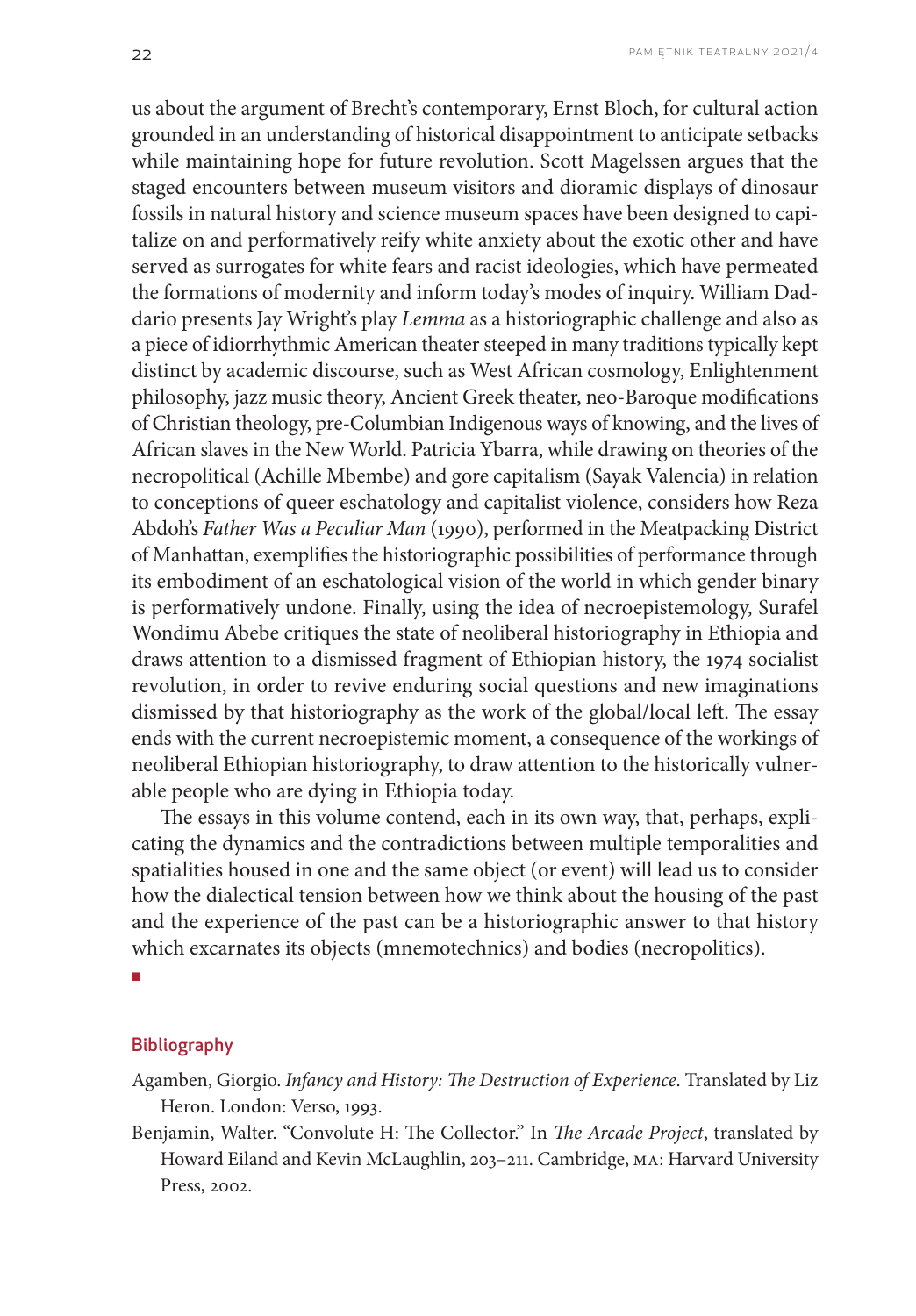- Benjamin, Walter. "Eduard Fuchs: Collector and Historian." Translated by Knut Tarnowski. In *The Essential Frankfurt School Reader*, edited by Andrew Arato and Eike Gebhardt, 225–253. New York: Continuum, 2002.
- Benjamin, Walter. *Illuminations: Essays and Reflections*. Edited by Hannah Arendt. Translated by Harry Zohn. New York: Schocken Books, 1988.
- Cochrane, Claire, and Jo Robinson, eds. *The Methuen Drama Handbook of Theatre History and Historiography*. London: Bloomsbury Publishing, 2020. [https://doi.](http://dx.doi.org/10.5040/9781350034327) [org/10.5040/9781350034327.](http://dx.doi.org/10.5040/9781350034327)
- Coole, Diana, and Samantha Frost, eds. *New Materialisms: Ontology, Agency, and Politics*. Durham, NC: Duke University, 2010. [https://doi.org/10.1215/9780822392996.](https://doi.org/10.1215/9780822392996)
- Davis, Tracy C., and Peter W. Marx, eds. *The Routledge Companion to Theatre and Performance Historiography*. New York: Routledge, 2021.<https://doi.org/10.4324/9781351271721>.
- Forsee, Aylesa. *Albert Einstein: Theoretical Physicist*. New York: Macmillan, 1963.
- Garcia, Tristan. *Form and Object: A Treatise on Things*. Translated by Mark Allan Ohm and Jon Cogburn. Edinburgh: Edinburgh University Press, 2014.
- Jameson, Fredric. *Valences of the Dialectic*. London: Verso, 2010.
- Jordheim, Helge. "Against Periodization: Koselleck's Theory of Multiple Temporalities." *History and Theory* 51, no. 2 (2012): 151–171.<https://doi.org/10.1111/j.1468-2303.2012.00619.x>.
- Kobialka, Michal. "A Note on Spatial Dialectics." *Performance Research* 21, no. 3 (2016): 54–64. https://doi.org/10.1080/13528165.2016.1176738.
- Lefebvre, Henri. *The Production of Space*. Translated by Donald Nicholson-Smith. Oxford: Blackwell, 1991.
- Marx, Karl. *A Contribution to the Critique of Political Economy*. Translated by S. W. Ryazanskaya. New York: International Publishers, 1970.
- Mbembe, Achille. *Necropolitics*. Translated by Steven Corcoran. Durham, NC: Duke University Press, 2019.
- Runia, Eelco. "Presence." *History and Theory* 45, no. 1 (2006): 1–29. [https://doi.org/10.1111/](https://doi.org/10.1111/j.1468-2303.2006.00346.x) [j.1468-2303.2006.00346.x.](https://doi.org/10.1111/j.1468-2303.2006.00346.x)
- Sohn-Rethel, Alfred. *Intellectual and Manual Labour: A Critique of Epistemology*. Translated by Martin Sohn-Rethel. London: Macmillan, 1978.
- Vico*,* Giambattista. *The New Science: Unabridged Translation of the Third Edition (1744)*. Translated by Thomas Goddard Bergin and Max Harold Fisch. Ithaca: Cornell University Press, 2016. [https://doi.org/10.7591/9781501702990.](https://doi.org/10.7591/9781501702990)

#### Abstract

### Theater/Performance Historiography: A Preamble

The introduction to the issue of *Pamiętnik Teatralny* which gestures towards current work on theater/performance historiography published in the Anglo-American academe. Reflecting on insights about the complex nature and the mediality of historical knowledge, we would like to offer a collection of essays which, in their singularity, draw attention to internal contradictions prompted by tensions between 1) time, space, and matter, which are used to frame